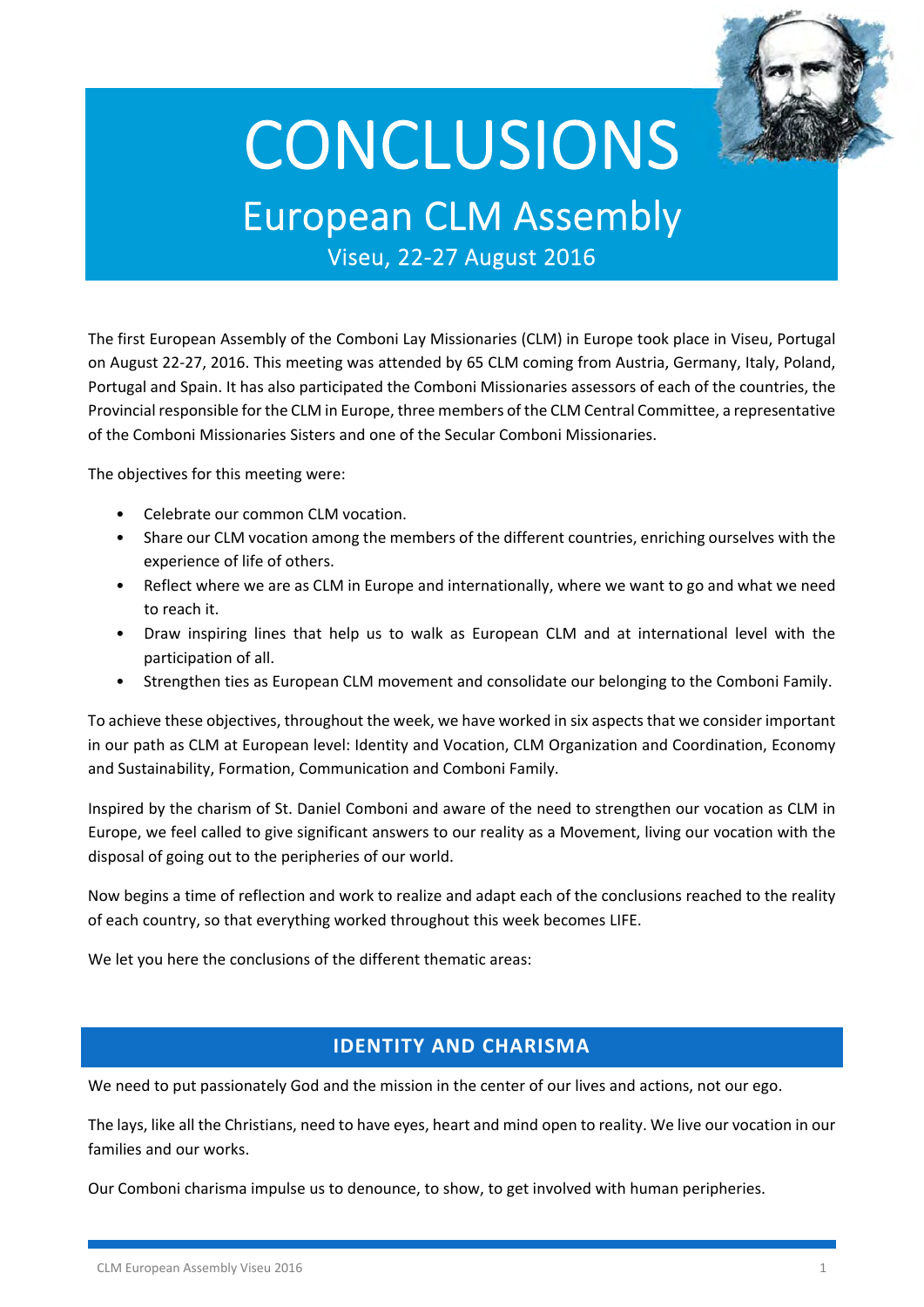Go out from myself and my culture to meet the other, have a Comboni's global thinking, built bridges between the different realities in Europa – Africa – America. Whit out forgetting mission *Ad Gentes.*

We are missionaries in our place through missionary animation in the local church and sensitize the civil society about the nowadays challenges that are: ecology, immigration, refugees, interreligious dialogue, joining evangelization and social action.

# **COORDINATION AND ORGANIZATION**

The organizational structures of the CLM movement have to be as lean as possible. If this is generally true, moreover hasto be at the European level that is an intermediate level between the national and international one.

Another guideline of the organizational structures of the CLM movement is the representativeness of each country at the European level.

We recognize the role of the Central Committee to coordinate at worldwide level the activities of the CLM movement.

# STATEMENT #1

The European level of the CLM movement is composed by 2 main structures: the *European Assembly* and the *European Committee*.

The European Assembly is open to:

- All Comboni Lay Missionaries and candidates in Europe.
- The MCCJ advisor of the CLM in each country.
- MCCJ provincial following the CLM in Europe.
- Central Committee members.
- 1 representative of the Comboni Sisters for each country.
- 1 representative of the Comboni Secular for each country.
- Up to 5 guests invited by the European Committee.

The European Assembly has to take the strategic decisions on European duties. The European Committee will encourage the local groups to execute continental and international decisions in the following years.

The European Assembly will take place every 3 years.

## STATEMENT #2

Decisions should be taken, as a general rule, by consensus. During a vote session, if consensus is not reached each country can have 3 votes.

## STATEMENT #3

The European Committee is composed by:

- 1 (one) lay representative for each country belonging to the CLM movement, with voting rights;
- 1 (one) MCCJ representative as a counselor, with no voting rights.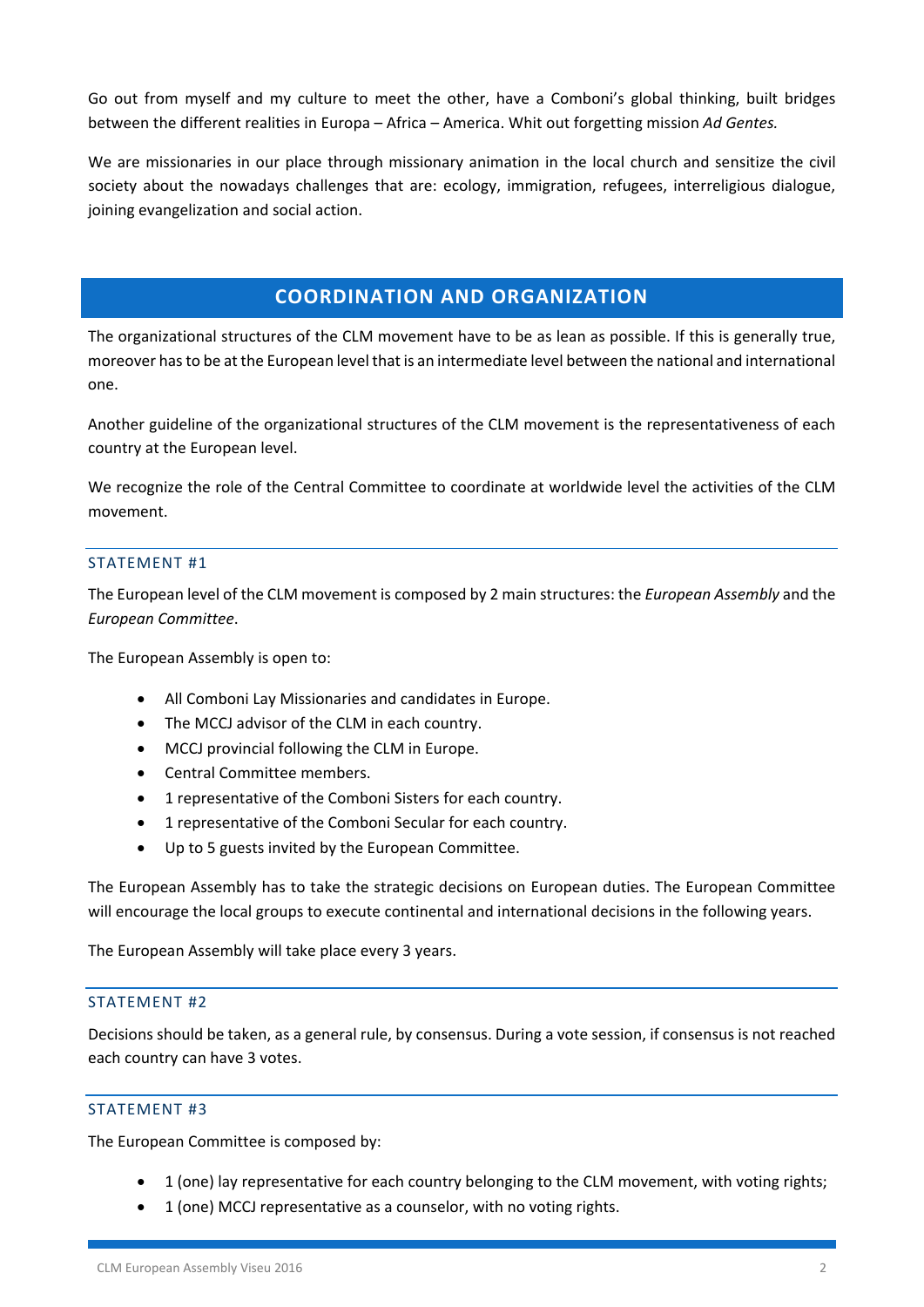1 (one) Comboni sister representative as a counselor, with no voting rights.

The mandate of the European Committee has a duration of 3 years. At the end of the mandate each country will see whether to renew or not its representative member.

#### STATEMENT #4

Some operational tasks of the European Committee are:

- Organize the European Assembly;
- Promote communication among the different countries;
- Inform the Central Committee on the march of the movement in each European country.

European Committee has to work on the duties of the European level of the CLM movement, starting from the different topics treated by the Assembly itself (identity, organization, formation, communication, economics and Comboni family), in order to define the area of ownership and responsibility among national, European and international level.

The Committee in the next European Assembly will propose the outcome of this work.

# **ECONOMY**

We feel a CLM family and we want that everything that we are going to expose have this spirit.

- We believe that every CLM send abroad should have a very clear contract/document detailing how much money the CLM receives for living expenses.
- It will be necessary to know the needs (and to decide what is necessary to live) to determine what is the value of living expenses in each mission.
- Every CLM in mission must have Social Insurance and Medical Insurance paid by his/her respective country/province.
- Each contract should be sent to the Central and European Committee.

Steps to fundraising the money for living expenses and insurances:

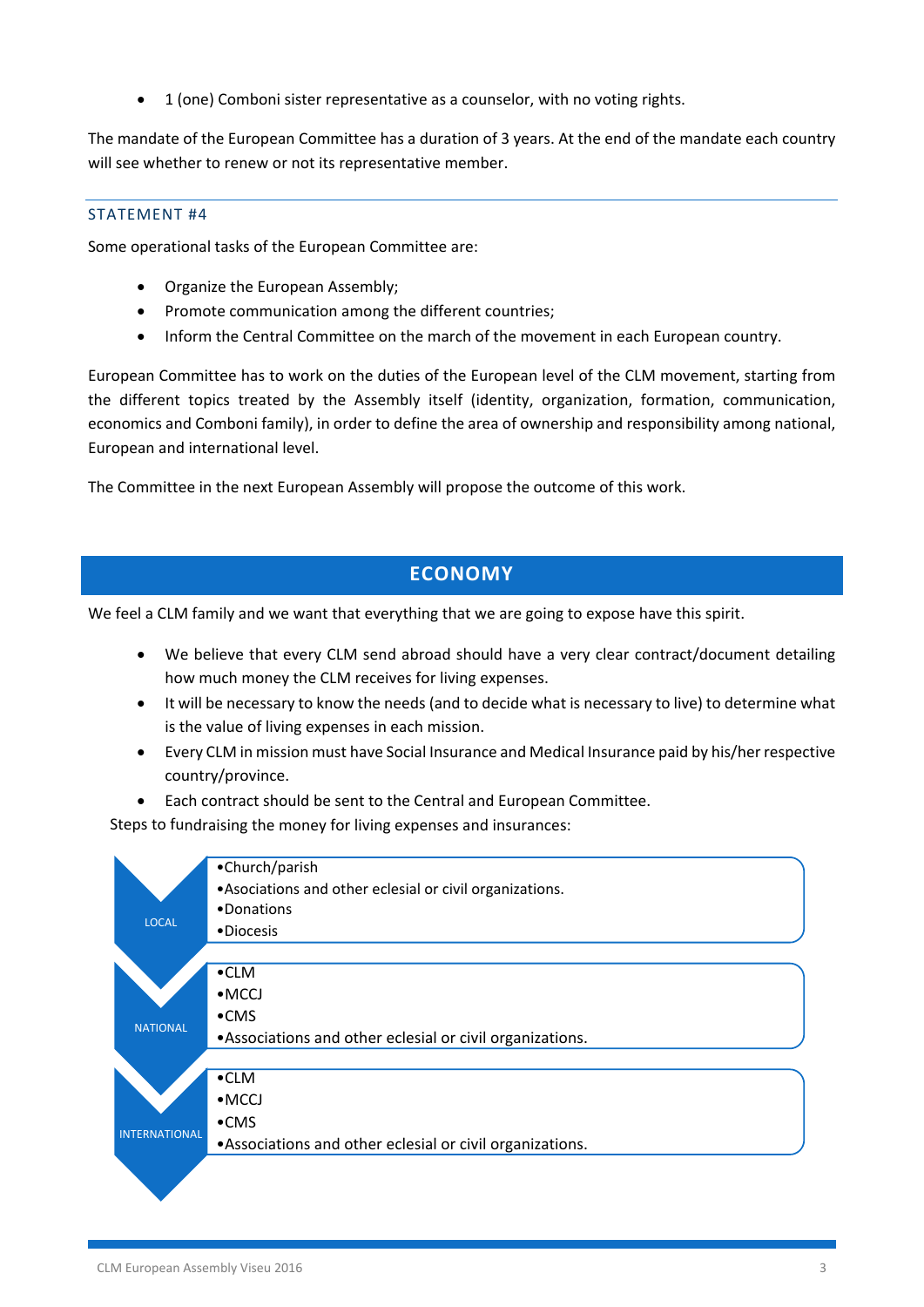- Every project (and its financing) must be communicated to the original country group of the CLM.
- The money for projects must be clearly separated from living expenses.
- All countries should contribute to the CLM International Common Fund.
- Every country gather information and try to create an association or other type of juridical and/or ecclesial structure to get external financing according to each country reality.

# **FORMATION**

These are general agreements that in each country would concrete according to its own reality.

## 1. DISCERNMENT AND VOCATION

Discernment should be done during all the moments in our CLM life (discernment stage, becoming CLM, Sending to mission, returning from mission, daily life...). This discernment should be done with the help of an assistant and the CLM community

Methods propose:

- We should have a personal accompaniment and participate in national, European meetings...
- It would be positive to have short experiences in mission during de Discernment period before becoming CLM.

# 2. ECCLESIOLOGY

We believe it is important to have a common formation in the Church's documents, especially those than Pope Francisco is writing.

Methods propose:

- Make a list of the Church´s documents, and share then in the CLM´s Moodle, or in other space.
- Also the themes that every country are studying and the reflections that we are doing.

## 3. SPECIFIC PREPARATION TO LEAVE OVERSEAS.

When possible the formation and community life experience, previous to go to mission it will be done together for European groups (3‐ 6 months).

In this time, we will study and share: prayers, community dimension, economic issues, personal relationship, Comboni family relationship, common task scheduling, the culture of the country where we are going, languages...

# 4. CHRISTIANITY AND BIBLE

The CLM community is the place to study and reflect the Word of God, always challenged and provoked by world´s realities.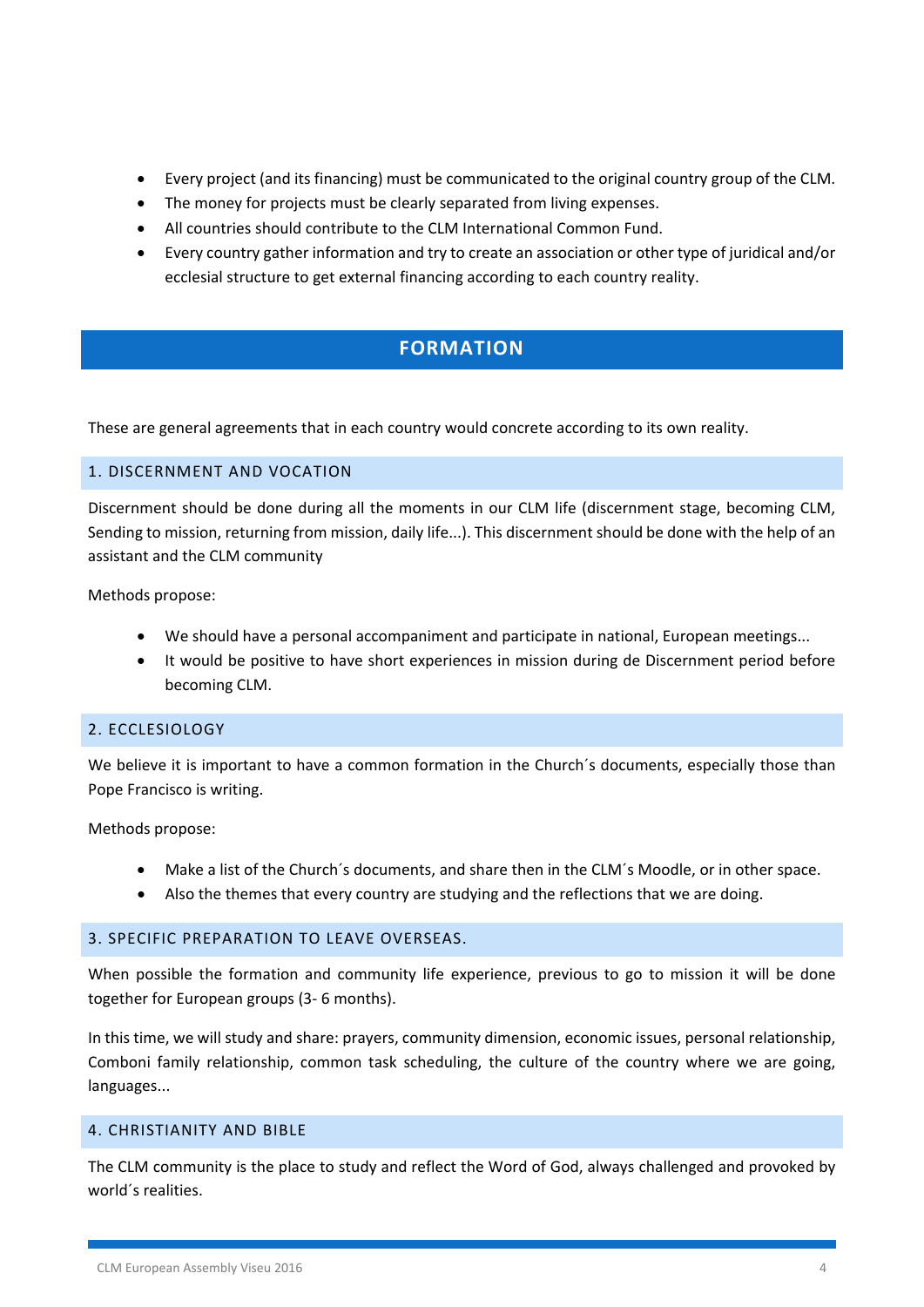## 5. LIFE STYLE.

Our missionary vocation has to be reflected in all the areas of our life: family, work...

Challenge: Share our CLM life style, discussing and sharing ideas, reflections and activities, born of our coresponsibility in the globalization (we can work it for the next assembly to get some European commitments).

# 6. FORMATION IN COMBONI

We need to actualize the charisma (what does mean today Save Africa with Africa, the regeneration, missionary methodology...).

Through the testimony of the persons who are living in mission, making the exchanges of experiences easier (skype, visiting, blog)

Deepen in Comboni´ writings in the national formation´s plan.

Meet other experiences: missionary insertion communities made as Comboni Family, and show them in the next European assembly.

## 7. ANTHROPOLOGY

Facilitate the sharing of experiences and testimonies of returned missionaries or mission communities among the different countries (blog, exchanges, visits ...) as a way to open ourselves to other cultures through the experiences of the CLM.

Make easier to have short experiences in other countries/cultures abroad.

Include in the formation plans of each country a specific formation on interculturality.

# **COMUNICATION**

"If I speak in the tongues of men or of angels, but do not have love, I am only a resounding gong or a clanging *cymbal".*

1 Corinthians, 13:1

## INTERNAL COMMUNICATION

INVITATION TO PERSONAL RESPONSIBILITY: **WHAT IS THE USE OF HAVING SO MANY COMMUNICATION TOOLS, IF WE DO NOT COMMUNICATE?**

We propose to have a communication team per each country.

We recommend**:**

- Implementing blogs on a local, national and international level and empowering the networking with social institutions, families, etc.;
- Filter and spread communication in a more rational way;
- Check‐up for available communication tools in every country and provide information uniformity (make sure that everybody receives everything that is published).